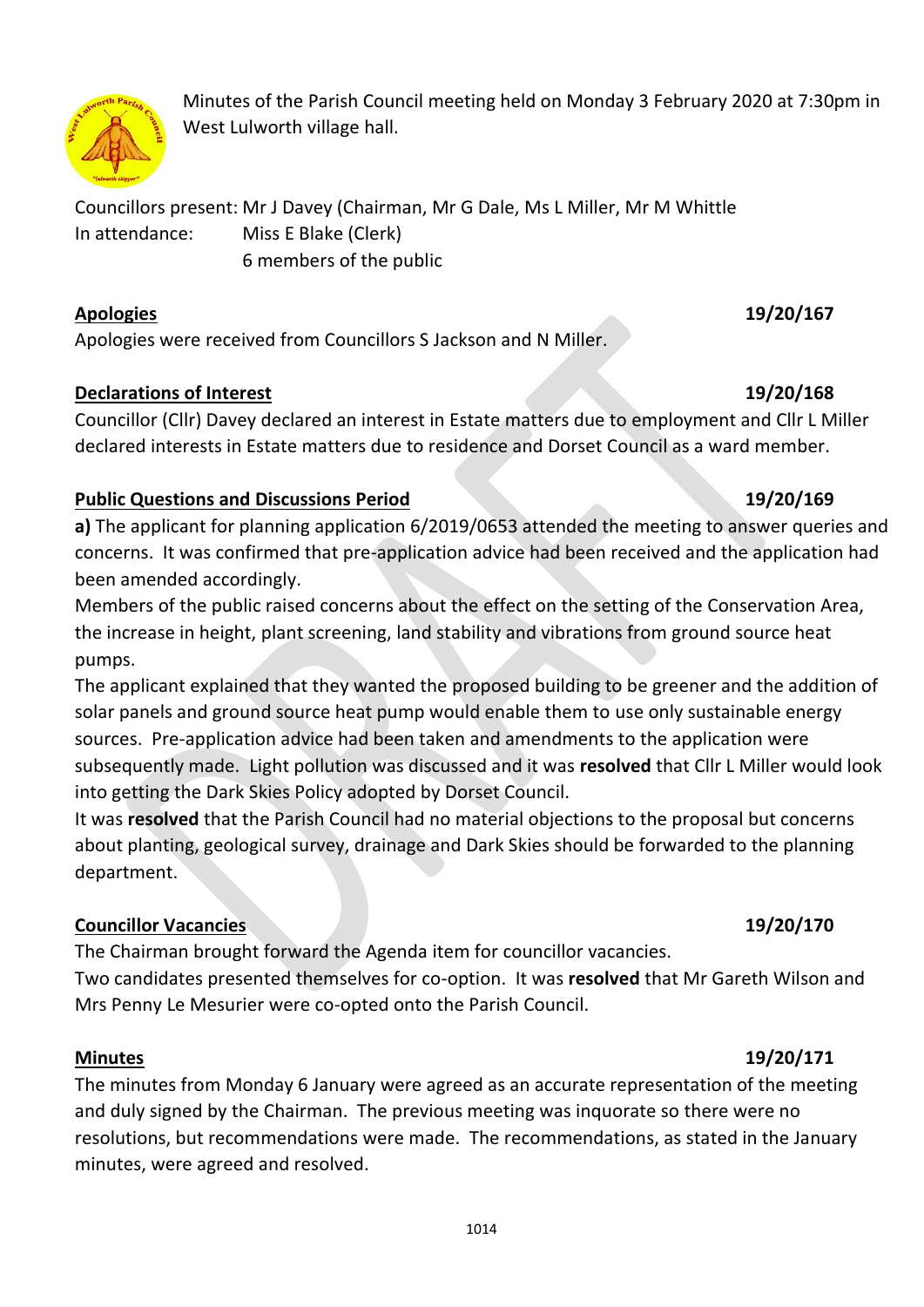### **Tree Works Applications / Updates on Previous Applications 19/20/174**

**a)** TWA/2019/281 Trinity Barn, Shirley Close, West Lulworth, BH20 5FD: An application to crown thin an apple tree and crown reduce by up to 25%.

There were no objections to the application.

**b)** TPO/2020/009 Durdle Door Holiday Park, West Lulworth, BH20 5PU: An application to remove lower limb of a Sycamore tree as it is overhanging the bin store.

There were no objections to the application.

**a)** It was agreed that the following were recommended for approval for payment:

| Staff wages (January)            | £536.90 |
|----------------------------------|---------|
| Playground rent                  | £50.00  |
| o following rosoints ware notadi |         |

**b)** The following receipts were noted: Interest (January) 60.18

**c)** The precept for 2020/21 was agreed at an increase of 5% which equates to an annual increase of £2.87 per Band D property.

**d)** The bank reconciliation up to December 2019 was noted.

### **New Items for Discussion or Report 19/20/176**

**a)** The Dorset Council consultation on a Dog related Public Space Protection Order was noted.

**b)** The Social Media Policy had been approved.

**c)** The revised Grants Policy to be circulated.

**d)** An independent review on allowances for Town and Parish Councils had been undertaken. It was agreed that details of expenses claims should be notified to all councillors.

**e)** Arrangements for the Annual Parish Meeting were discussed. It was agreed that a speaker to talk about the proposal for a Dorset National Park should be requested.

### **Ongoing Actions 19/20/177**

**a)** There were no updates on replacement benches.

### **Matters Arising from The Previous Minutes 19/20/172**

There were no other matters arising.

### **Report from Dorset Council Ward Member 19/20/173**

Dorset Councillor reports had been circulated.

Dorset Cllr L Miller reported that an LGA Peer Review had been undertaken and initial reports were encouraging.

Highways had agreed to trial white lines at the pinch point on Main Road but there will be a slight delay due to surface dressing scheduled for Main Road in Spring.

### **Planning Applications/ Updates on Previous Applications 19/20/173**

There were no new planning applications.

### **Finance 19/20/175**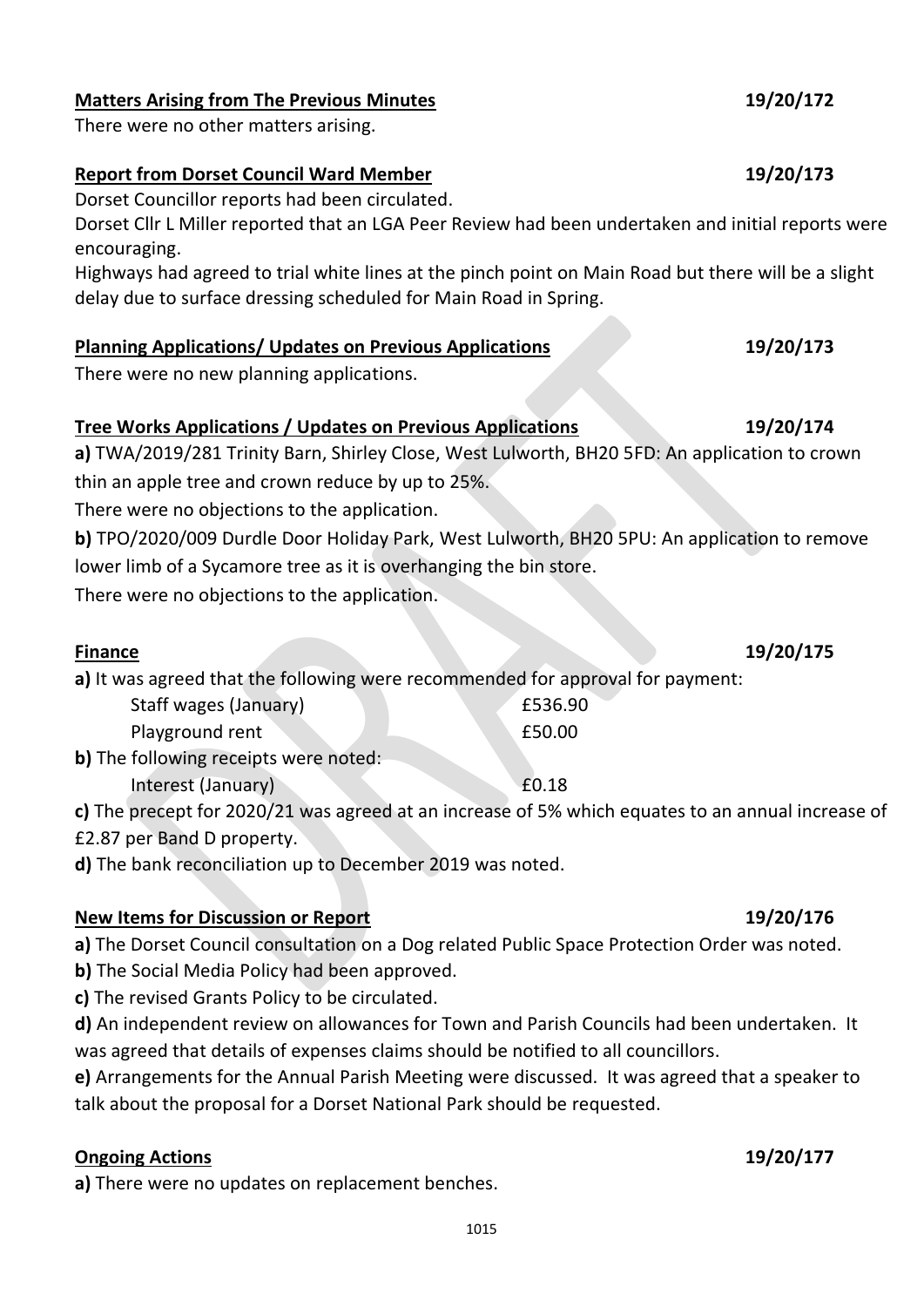**b)** There were no updates on Speed Indicator Devices.

### **Feedback from Meetings 19/20/178**

Cllr Davey had attended the Dorset Council Local Plan briefing session. It was expected that the Purbeck Local Plan would be incorporated into the DC Plan as it is currently at the latter stages of approval. Cllr Davey had concerns that the Small Sites Policy would be incorporated without further consultation and felt that affordable housing should be a requirement within the Policy.

### **Training/Notable Dates 19/20/179**

Training dates were notified to councillors. ACTION: Cllr Wilson to be booked onto the New Cllr course.

### **Highways 19/20/180**

Monday 3<sup>rd</sup> February: Road closure in West Road for up to five days Monday 16<sup>th</sup> March: Proposed road closure of A352 at wool Level Crossing (until 6:00am Tuesday 17th March) Wednesday 15th April: Proposed road closure of Winfrith Drove between 9:30am and 3:30pm Saturday 16<sup>th</sup> May 2020: Cycle event (Jurassic Beast sportive). Details on website and Facebook

There was no further action to note.

### **Playgrounds 19/20/182**

There was no update for playgrounds.

## **Correspondence 19/20/183**

- \* Latest news from Dorset Council
- \* Dorset Council ward members newsletter February
- \* DAPTC New website notification
- \* Parish Engagement Event
- \* Adoption of the Bournemouth, Christchurch, Poole and Dorset Mineral Sites Plan 2019 and the Waste Plan 2019
- \* NALC Chairman's Open Letter to All Councillors
- \* Funeral of Cllr Mike Lovell to take place on Friday 14th February at St Georges, Langton Matravers

### **Items for Information 19/20/184**

**a)** Former Purbeck District Cllr Mike Lovell had sadly passed away and it was agreed that representatives from the Parish Council would attend his funeral.

### **Dates of the Next Parish Council Meeting 19/20/185**

Meetings to be held at West Lulworth village hall.

# **Footpaths 19/20/181**